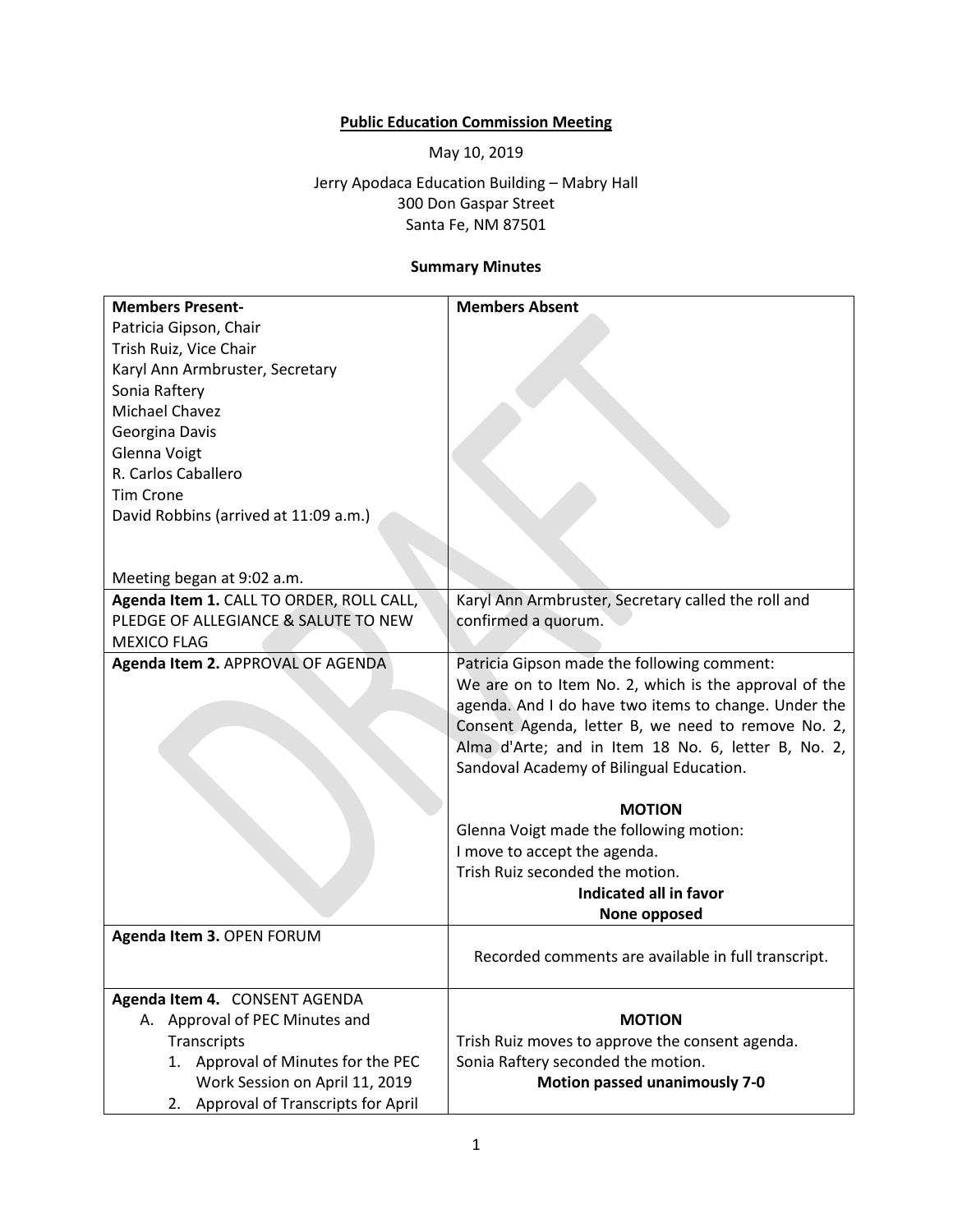|                                             |    | 12, 2019 PEC Meeting                         |                                                         |
|---------------------------------------------|----|----------------------------------------------|---------------------------------------------------------|
|                                             |    | 3. Approval of Summary Minutes for           |                                                         |
|                                             |    | April 12, 2019 PEC Meeting                   |                                                         |
|                                             |    | B. Change Notifications - Governing          |                                                         |
|                                             |    | <b>Board Membership Changes</b>              |                                                         |
|                                             |    |                                              |                                                         |
|                                             | 1. | Albuquerque School of Excellence             |                                                         |
|                                             |    | 2. Alma d'Arte Charter School                |                                                         |
|                                             |    | 3. McCurdy Charter School                    |                                                         |
|                                             |    | 4. Sandoval Academy of Bilingual             |                                                         |
|                                             |    | Education                                    |                                                         |
|                                             |    | 5. Southwest Secondary Learning              |                                                         |
|                                             |    | Center                                       |                                                         |
|                                             |    | 6. The MASTERS Program                       |                                                         |
| C.                                          |    | <b>Change Notifications</b>                  |                                                         |
|                                             |    | 1. Business Manager: Albuquerque             |                                                         |
|                                             |    | <b>School of Excellence</b>                  |                                                         |
|                                             |    | 2. Head Administrator: NM                    |                                                         |
|                                             |    | <b>Connections Academy</b>                   |                                                         |
|                                             |    | 3. Head Administrator: Estancia              |                                                         |
|                                             |    | <b>Valley Classical Academy</b>              |                                                         |
|                                             |    | 4. Charter Representative:                   |                                                         |
|                                             |    | Southwest Secondary Learning                 |                                                         |
|                                             |    | Center                                       |                                                         |
|                                             |    | 5. School Location within District:          |                                                         |
|                                             |    | NM School of the Arts                        |                                                         |
|                                             |    | Agenda Item 5. DISCUSSION AND UPDATE ON      |                                                         |
|                                             |    | <b>CAREER TECHNICAL EDUCATION (CTE)</b>      |                                                         |
|                                             |    |                                              | Recorded comments are available in full transcript.     |
|                                             |    |                                              |                                                         |
|                                             |    |                                              |                                                         |
|                                             |    | Agenda Item 6. REPORT FROM OPTIONS FOR       | <b>MOTION</b>                                           |
|                                             |    | PARENTS & THE CHARTER SCHOOL DIVISION -      | Trish Ruiz made the following motion:                   |
| <b>DISCUSSION AND POSSIBLE ACTIONS</b>      |    |                                              | So move to approve, as amended.                         |
| A. Charter School Division Updates (may     |    |                                              | Sonia Raftery seconded the motion.                      |
|                                             |    |                                              |                                                         |
| include Staffing, Site Visits, Training,    |    |                                              | <b>Motion passed unanimously 8-0</b>                    |
|                                             |    | Implementation Year, School Closures, Grant, |                                                         |
| etc.)                                       |    |                                              | <b>MOTION</b>                                           |
| B. Governing Board Concerns (if             |    |                                              | Glenna Voigt made the following motion:                 |
| submission is not complete by meeting date) |    |                                              | I move that the Public Education Commission approve     |
| 1. Alma d'Arte Charter School               |    |                                              | the enrollment cap increase for the Middle College High |
| 2. Sandoval Academy of Bilingual            |    |                                              | School.                                                 |
| Education                                   |    |                                              | Sonia Raftery seconded the motion.                      |
| C. Highlights and Appreciations             |    |                                              | <b>Motion passed unanimously 8-0</b>                    |
| 1. Aldo Leopold Charter School              |    |                                              |                                                         |
| 2. South Valley Preparatory School          |    |                                              |                                                         |
|                                             |    |                                              |                                                         |
|                                             |    |                                              |                                                         |
|                                             |    | Agenda Item 7. DISCUSSION AND POSSIBLE       |                                                         |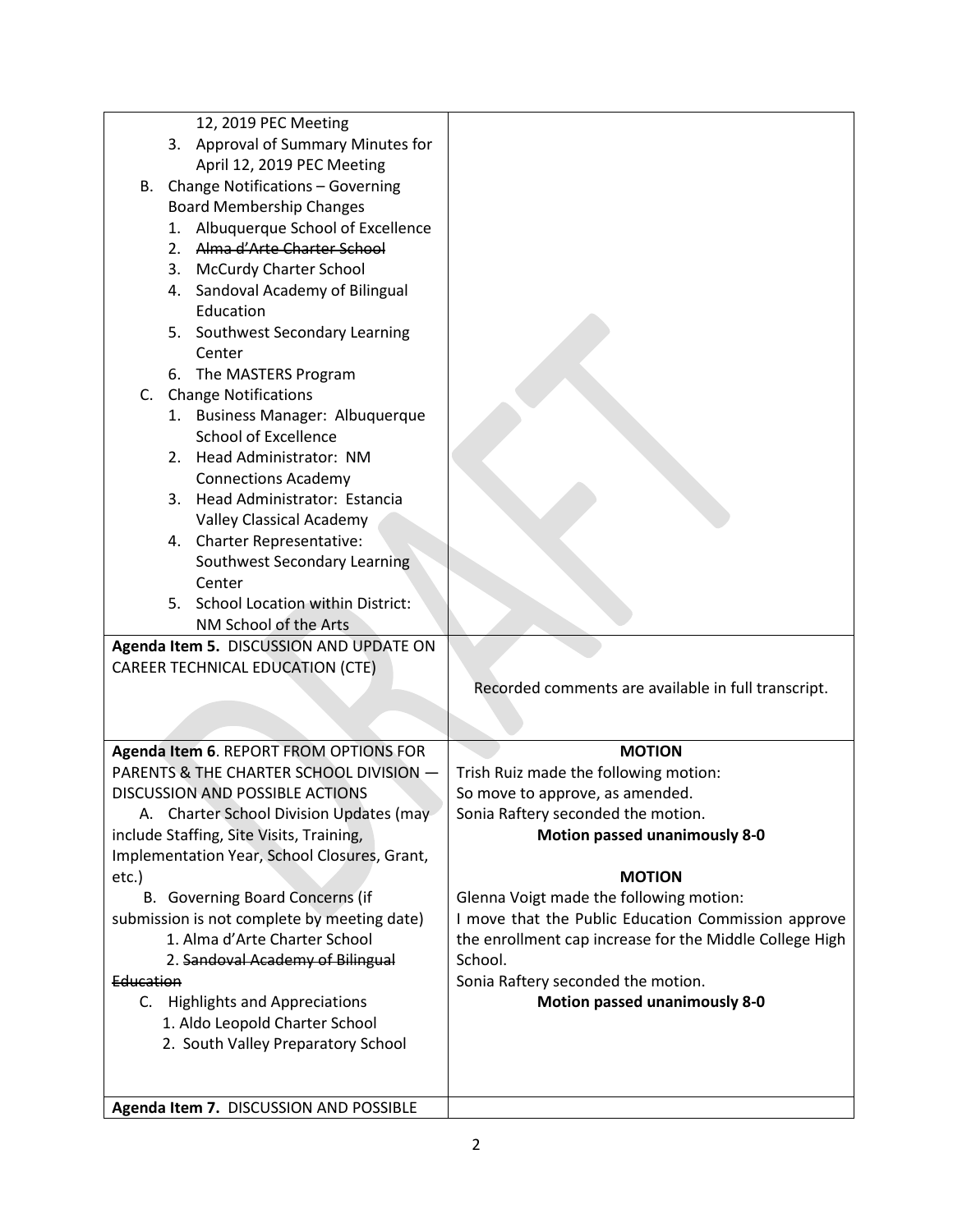| ACTION ON A CORRECTIVE ACTION PLAN (CAP)                        | Recorded comments are available in full transcript.       |
|-----------------------------------------------------------------|-----------------------------------------------------------|
| FOR LA ACADEMIA DOLORES HUERTA                                  |                                                           |
| Agenda Item 8. DISCUSSION AND POSSIBLE                          |                                                           |
| ACTION ON RESPONSE BY ALMA D'ARTE TO                            | Recorded comments are available in full transcript.       |
| PEC LETTER OF CONCERN                                           |                                                           |
| Agenda Item 9. DISCUSSION AND POSSIBLE                          | <b>MOTION</b>                                             |
| <b>ACTION ON REQUIREMENTS FOR SUBMISSION</b>                    | Patricia Gipson made the following motion:                |
| OF AMENDMENT REQUEST OR NOTIFICAITON                            | So I move that the Public Education Commission            |
| FOR NEW SCHOOL, SCHOOL SITE, OR SCHOOL                          | remove the Second School Site Amendment Request           |
| <b>LOCATION WITHIN DISTRICT</b>                                 | from the website.                                         |
|                                                                 | David Robbins seconded the motion.                        |
|                                                                 | <b>Motion passed 9-1</b>                                  |
|                                                                 | Armbruster voted no                                       |
|                                                                 |                                                           |
|                                                                 | <b>MOTION</b>                                             |
|                                                                 | Patricia Gipson made the following motion:                |
|                                                                 | So I'm going to move that the Public Education            |
|                                                                 | Commission develop a process for an application for a     |
|                                                                 | school to be able to open up a second site.               |
|                                                                 | Trish Ruiz seconded the motion.                           |
|                                                                 | <b>Motion passed unanimously 10-0</b>                     |
|                                                                 |                                                           |
|                                                                 |                                                           |
| Agenda Item 10. DISCUSSION AND POSSIBLE                         | <b>MOTION</b>                                             |
| ACTION ON THE PEC CHARTER CONTRACT AND                          | Glenna Voigt made the following motion:                   |
| PEC AUTHORIZED PERFORMANCE REVIEW                               | I move that the PEC adopt the changes to the PEC          |
| AND ACCOUNTABILITY DOCUMENTS TO                                 | Charter Contract and Performance Review<br>and            |
| INSURE ALIGNMENT WITH THE NEW STATE                             | Accountability System and the Tier Rating System.         |
| SCHOOL ACCOUNTABILITY SYSTEM AND                                | Sonia Raftery seconded the motion.                        |
| <b>OTHER MINOR CHANGES</b>                                      | <b>Motion passed unanimously 10-0</b>                     |
|                                                                 |                                                           |
| Agenda Item 11. DISCUSSION AND POSSIBLE                         |                                                           |
| <b>ACTION ON THE DEFINITION OF "RE-</b>                         | Recorded comments are available in full transcript.       |
| <b>ENGAGEMENT HIGH SCHOOLS"</b>                                 |                                                           |
|                                                                 |                                                           |
| Agenda Item 12. REPORT FROM THE CHAIR                           |                                                           |
| A. Update from Public Charter Schools of                        | Recorded comments are available in full transcript.       |
| <b>NM</b>                                                       |                                                           |
| Update from New Mexico School Board<br>В.                       |                                                           |
| Association                                                     |                                                           |
|                                                                 |                                                           |
| Agenda Item 13. PEC COMMENTS                                    | Recorded comments are available in full transcript.       |
| SESSION:<br><b>EXECUTIVE</b><br>Item<br>14.                     | <b>MOTION</b>                                             |
| Agenda<br>Pursuant<br><b>NMSA</b><br>ş<br>$10-15-1(H)(7)$<br>to | Patricia Gipson made the following motion:                |
| DISCUSSION SUBJECT TO ATTORNEY-CLIENT                           | I move that the Public Education Commission enter into    |
| PRIVILEGE PERTAINING TO THREATENED OR                           | a closed session. The subjects to be discussed are issues |
|                                                                 |                                                           |